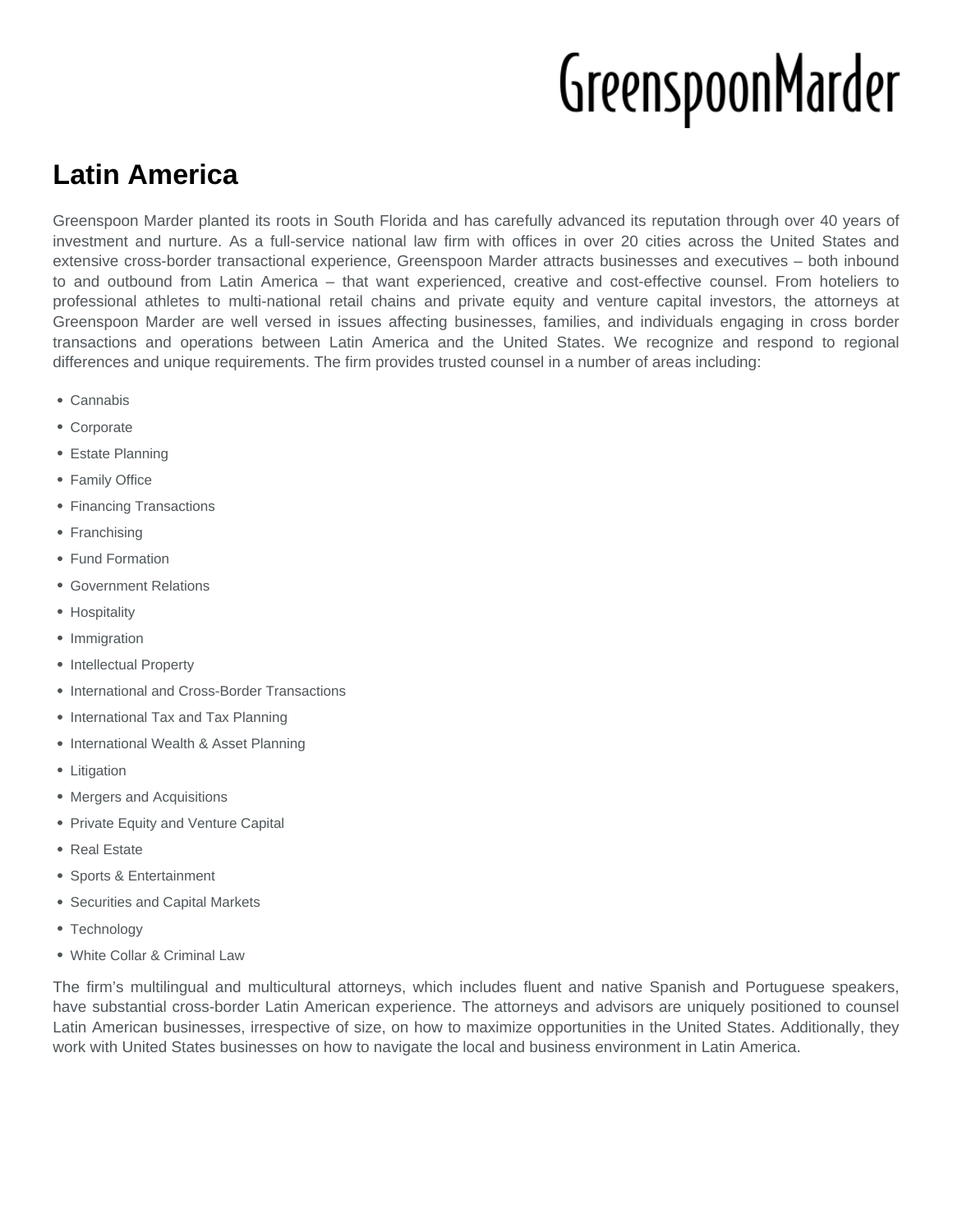The City of Miami continues to evolve into the next Silicon Valley and financial hub, attracting technology companies, entrepreneurs, investors and other innovators through new and exciting initiatives. The Greenspoon Marder South Florida team is in the center of this tech-boom and is working with North American and Latin American businesses and individuals to leverage the advancement and growth in Miami today. In addition to its commanding presence in Florida offering an advantageous presence in major city centers such as Miami, Fort Lauderdale, and Orlando, Greenspoon Marder actively serves international clients from other key markets including New York City, Denver, Chicago, and Los Angeles.

#### **Representative clients include:**

- Software company Argentina
- Publishing company Venezuela
- Family office Brazil
- Resort properties Mexico
- International hotel chain with LATAM operations England
- Investment fund manager Chile
- Major footwear company Global
- Major resort and real estate owner Dominican Republic
- Transportation company Mexico
- International restaurant chains Europe and Latin America
- Real estate investment firm Costa Rica
- Ultra high net worth families Colombia

#### **Select Representative Experience**

- Represented the owner of a newly-built major resort in the Dominican Republic in the negotiation of a license agreement with a wellknown lifestyle brand, the renegotiation of its hotel management agreement and the purchase of the equity interests of a minority investor.
- Structured the complex purchase by a U.S. company of a major Brazilian retail petroleum company.
- Represented an international hospitality company with major operations in Mexico and the Caribbean in its merger with a publicly traded SPAC and its transition as a publicly traded company (NASDAQ).
- Served as U.S. tax counsel to one of the world's largest commodities companies with respect to its coal mining operations in Colombia.
- Represented a major Colombian private equity fund in real estate acquisitions across the United States.
- Represented a multi-venue international hotel chain opening new venues across the globe, including in major cities in Latin America.
- Worked with multinational corporations throughout Latin America to strategize and facilitate the transfer of its employees and their dependents for temporary assignments abroad, including obtaining the necessary residence and work permits, visa and post-entry registration.
- Represented a Spanish company in the acquisition of a hospitality company with several hotels and management operations in Mexico.
- Structured international investments for a significant Brazilian family office and for a Chilean bank.
- Represented several high net worth Colombian families related to pre-immigration and estate planning.
- Represented significant Chilean family offices in reorganizing their U.S. based corporate structure to streamline operations and maximize tax benefits.
- Represented significant family offices from various South American countries in their subscription to South Florida based U.S. real estate development partnerships in private equity raises.
- Represented a newly incorporated U.S. subsidiary of a Colombian company in connection with a non-recourse senior secured credit facility. Drafted and negotiated the financing terms, the credit agreement and the Mexican security documents.
- Served as U.S. tax counsel to one of the world's largest commodities companies with respect to one of its petroleum production joint ventures in Argentina.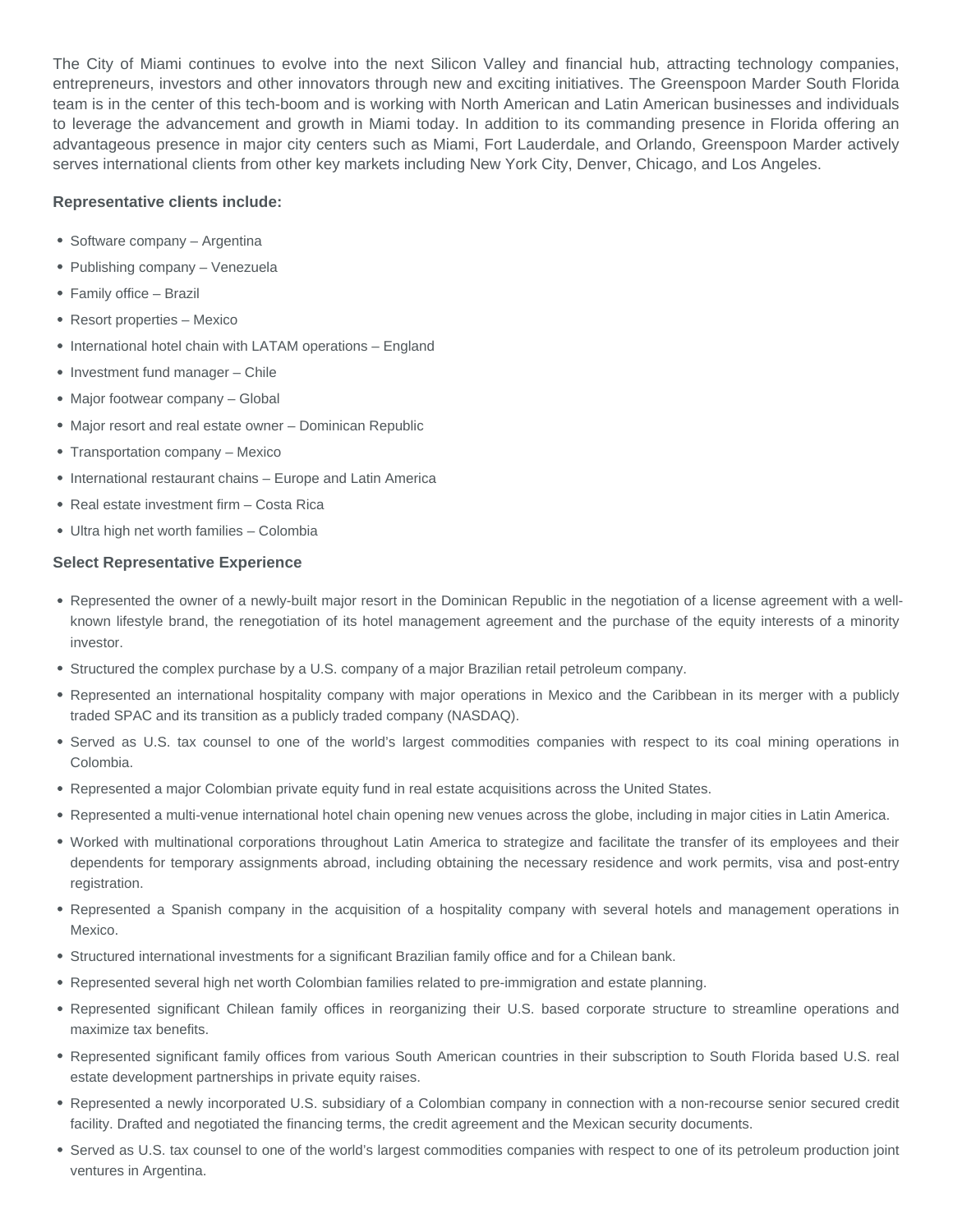Represented Latin American investors in real estate investments in large projects across the U.S.

A National, Full-Service Law Firm

Greenspoon Marder LLP is a full-service law firm with nearly 250 attorneys and more than 20 office locations across the United States. With operations from Miami to New York and from Denver to Los Angeles, the firm attracts some of the nation's top talent in key markets and innovation hubs. Greenspoon Marder has upheld a spot on The American Lawyer's Am Law 200 as one of the top law firms in the U.S. since 2015, and the firm's goal is to provide exceptional client service by developing a thorough understanding of each client's business needs and objectives in order to provide strategic, costeffective solutions.

### Meet Our Native Spanish Speakers

#### Descripción General

En 1981 Greenspoon Marder abrió sus puertas en el sur de Florida, y desde entonces ha desarrollado su reputación a través de inversión y crecimiento minuciosos. Como firma de abogados "full service" a nivel nacional, con oficinas en más de 20 ciudades de Estados Unidos y amplia experiencia en transacciones transfronterizas, Greenspoon Marder atrae a empresas y ejecutivos que buscan asistencia experimentada, creativa y eficiente a nivel de costos, para transacciones Latinoamericanas hacia y desde los Estados Unidos. Con clientes que incluyen desde hoteleros y atletas profesionales hasta cadenas minoristas multinacionales y fondos de capital privado, los abogados de Greenspoon Marder están íntimamente familiarizados con los problemas a los que se enfrentan las empresas que realizan transacciones y negocios transfronterizos entre América Latina y Estados Unidos, comprendiendo las diferencias regionales y los requisitos únicos que estas transacciones conllevan. La firma ofrece asesoría confiable en una amplia gama de área de práctica, entre las que se incluyen:

- Cannabis
- Corporativo
- Planificacion sucesoral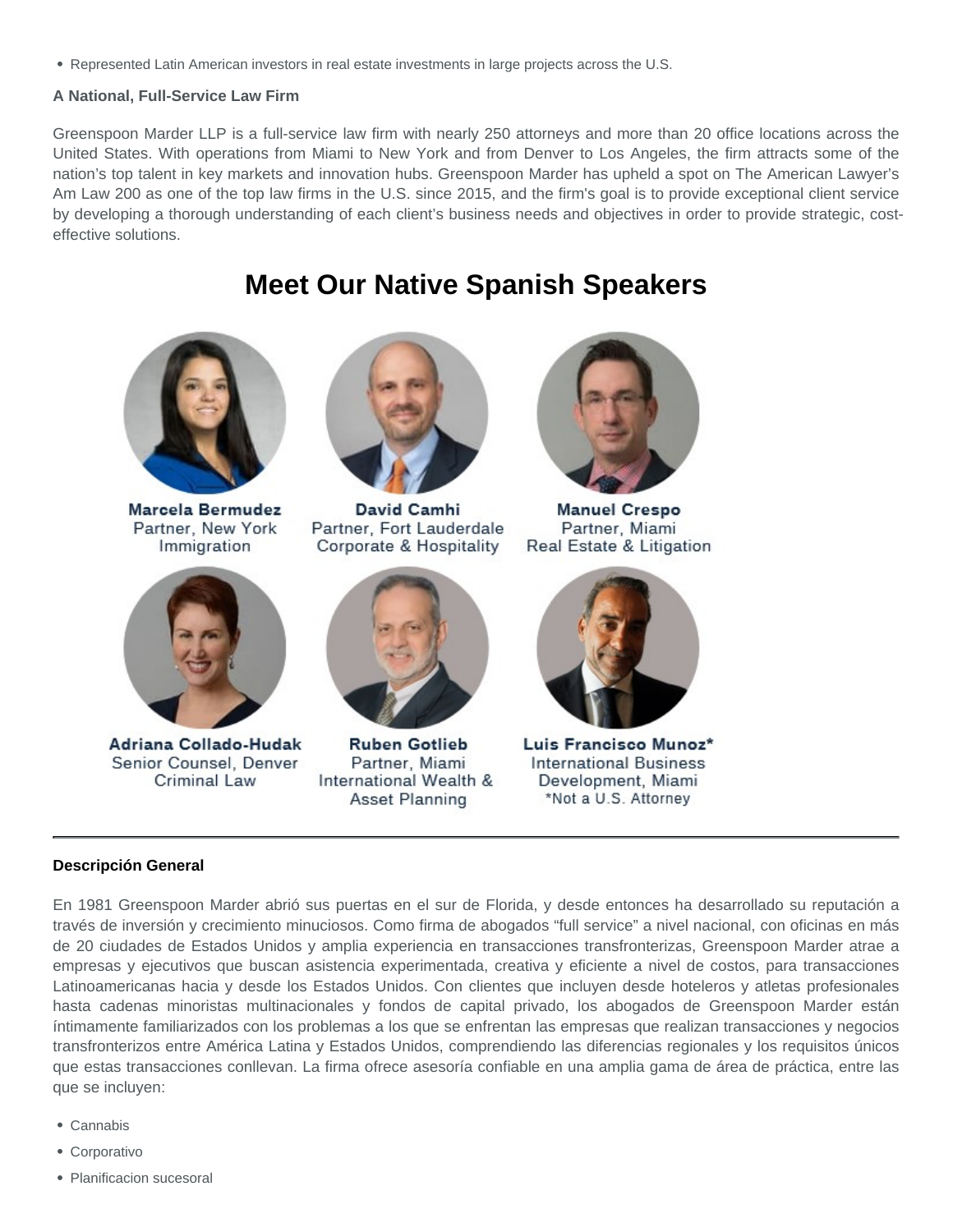- Oficina familiar
- Transacciones de financiamiento
- Franquicia
- Creación de fondos de inversión
- Relaciones gubernamentales
- Hospitalidad y hotelería
- Inmigración
- Propiedad Intelectual
- Transacciones internacionales y transfronterizas
- Impuestos internacionales y planificación fiscal
- Planificación fiscal internacional
- Litigios civil
- Fusiones y adquisiciones
- Capital privado y capital de riesgo
- · Inmobiliario
- Deportes y entretenimiento
- Mercado de capitales
- Tecnología
- Delitos financieros

Los abogados multilingües y multiculturales de la firma, que incluyen abogados cuyo idioma nativo es español y portugués, poseen amplia experiencia transfronteriza en América Latina. Esto permite que estén en una posición única para asesorar a las empresas latinoamericanas, independientemente de su tamaño, acerca maximización de sus oportunidades en de negocio Estados Unidos, y a empresas norteamericanas a navegar el entorno local y empresarial en América Latina.

La ciudad de Miami sigue evolucionando para convertirse en el próximo Silicon Valley y centro financiero, atrayendo a empresas tecnológicas, empresarios e inversores interesados en iniciativas innovadoras. El equipo de Greenspoon Marder está únicamente colocado en el centro de este boom tecnológico, trabajando con empresas e individuos norteamericanos y latinoamericanos para aprovechar el progreso y crecimiento de Miami. Greenspoon Marder no sólo está presente en Florida en ciudades clave como Miami, Fort Lauderdale y Orlando, sino que también atiende activamente a clientes internacionales desde otras ciudades importantes como Nueva York, Denver, Chicago y Los Ángeles.

#### **Entre los clientes representativos se encuentran:**

- Empresa de software Argentina
- Empresa editorial Venezuela
- Family Offices Brasil y Colombia
- Resorts México
- Cadena hotelera internacional con oficinas en LATAM Inglaterra
- Gestor de fondos de inversión Chile
- Empresa de calzado Global
- Importante propietario de resorts y hoteles República Dominicana
- Empresa de transporte México
- Cadenas internacionales de restaurantes Europa y América Latina
- Empresa de inversión inmobiliaria Costa Rica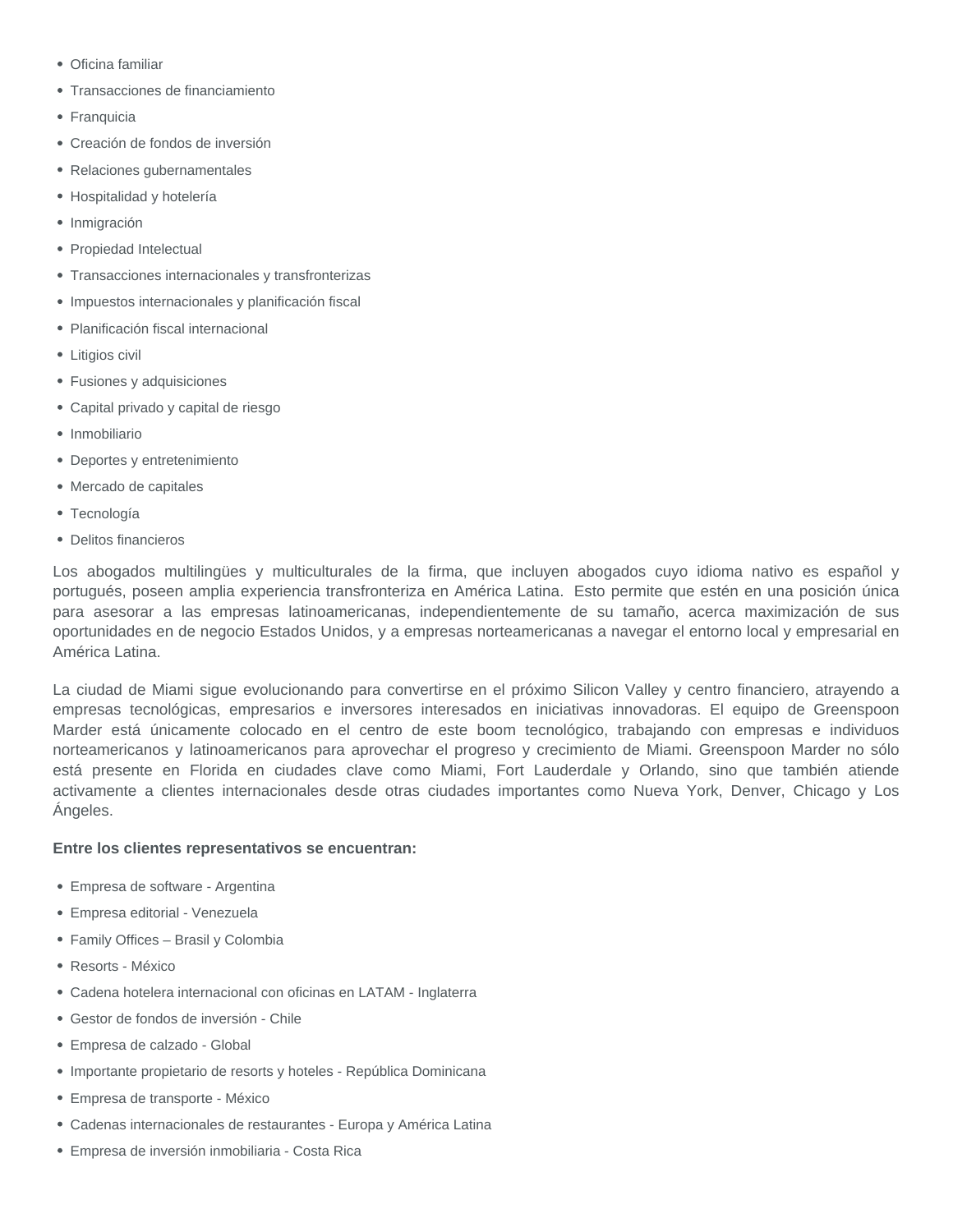#### **Experiencia selecta:**

- Asesoría al propietario de un resort de reciente construcción en la República Dominicana en la negociación de un acuerdo de licencia con una conocida marca de "lifestyle", la renegociación de su acuerdo de operación hotelera y la adquisición de las acciones de un inversor minoritario.
- Estructuración de la adquisición de un importante distribuidor de petróleo brasileño por parte de una empresa estadounidense.
- Asesoría a una empresa hotelera internacional con operaciones en México y el Caribe en su fusión con una SPAC que cotiza en bolsa y su transición a empresa pública.
- Asesoría fiscal a una de las mayores empresas de recursos naturales del mundo con respecto a sus operaciones de extracción de carbón en Colombia.
- Asesoría a un fondo de capital privado colombiano en la adquisición de bienes inmuebles en los Estados Unidos.
- Asesoría a una cadena hotelera internacional en la apertura de múltiples propiedades a nivel global, incluidas las principales ciudades de América Latina.
- Asesoría a empresas multinacionales de América Latina en la planificación y traslado de empleados y sus familiares, incluyendo la obtención de permisos de residencia y trabajo y visas.
- Asesoría a una empresa española en la adquisición de una compañía hotelera con varios hoteles y actividades de gestión en México.
- Estructuración de inversiones internacionales para un importante family office brasileño.
- Asesoría a varias familias colombianas de alto valor patrimonial en relación con su proceso de inmigración a los Estados Unidos y su planificación fiscal.
- Asesoría a importantes family offices chilenas en su reestructuración corporativa hacia los Estados Unidos a fin de racionalizar sus operaciones y maximizar beneficios fiscales.
- Asesoría a importantes family offices de varios países sudamericanos en la creación de sociedades inmobiliarias en los Estados Unidos y el levantamiento de capital.
- Asesoría a una filial estadounidense de una empresa colombiana en relación con una línea de crédito con garantía real.
- Asesoría fiscal a una de las mayores empresas de recursos naturales del mundo con respecto a un joint venture para la producción de petróleo en Argentina.
- Asesoría a inversores latinoamericanos en inversiones inmobiliarias en proyectos en Estados Unidos.

#### **Una firma de abogados "full "service" a nivel nacional**

Greenspoon Marder LLP es una firma de abogados "full service" con alrededor de 250 abogados y más de 20 oficinas en todo Estados Unidos. Con oficinas desde Miami a Nueva York y desde Denver a Los Ángeles, la firma atrae a algunos de los más talentosos abogados del país. Greenspoon Marder figura desde el 2015 en la lista Am Law 200 de "The American Lawyer" como uno de las mejores firmas de abogados de Estados Unidos. La firma busca proporcionar servicios excepcionales a sus clientes, obteniendo un profundo entendimiento de las necesidades y objetivos de negocio de cada cliente con el fin de ofrecer soluciones estratégicas y eficientes en costos.

#### **Related Areas**

- Corporate
- White Collar and Criminal Defense
- Entertainment & Sports
- Government Relations
- Land Use & Zoning
- Hospitality, Alcohol & Leisure Industry Group
- Immigration & Naturalization
- International Wealth & Asset Planning
- Litigation
- Real Estate